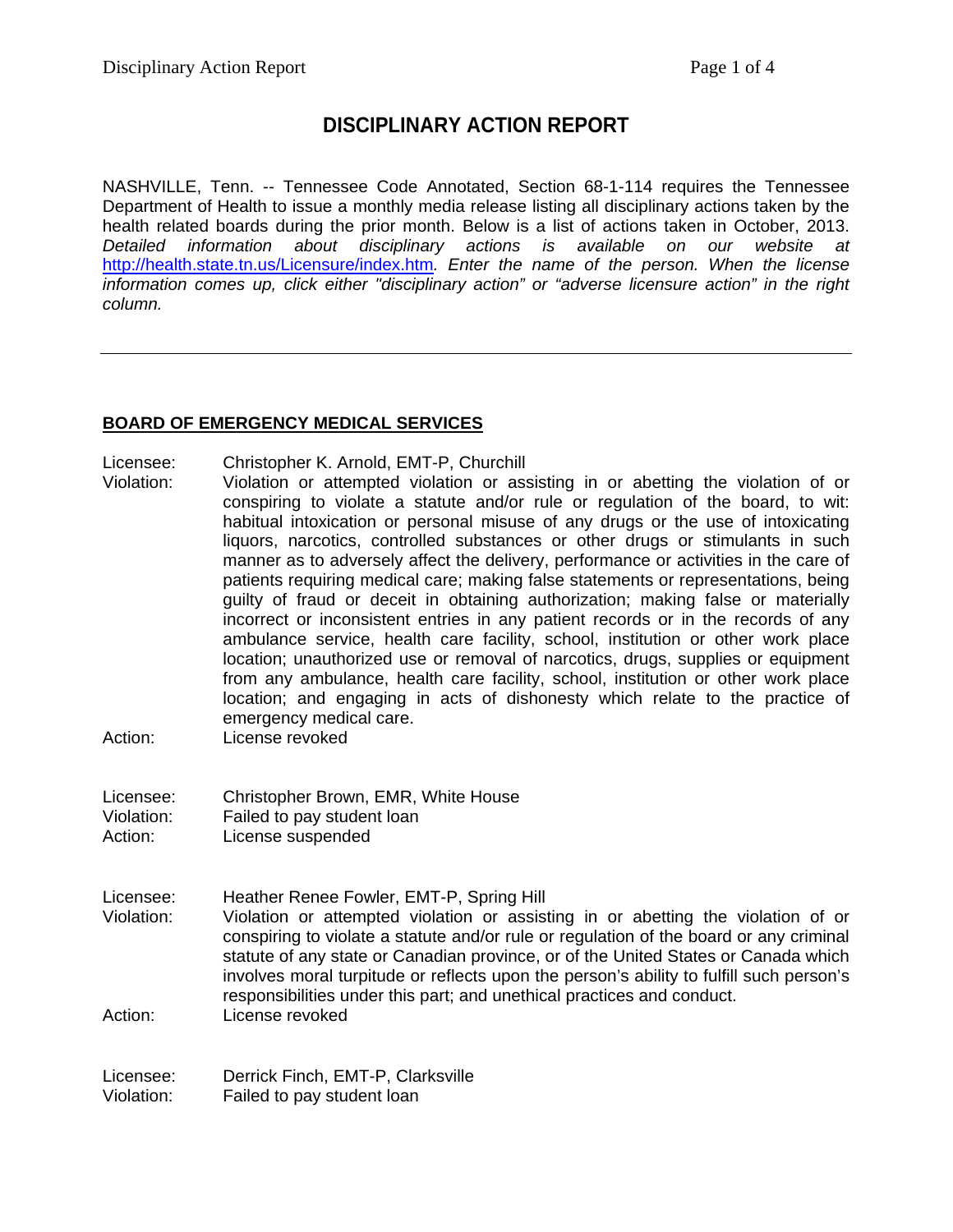Action: License suspended

Licensee: Robert O. Plummer, EMT-P, Smyrna Violation: Violation or attempted violation or assisting in or abetting the violation of or conspiring to violate a statute and/or rule or regulation of the board or any criminal statute of any state or Canadian province, or of the United States or Canada which involves moral turpitude or reflects upon the person's ability to fulfill such person's responsibilities under this part; and unethical practices and conduct. Action: License revoked

Licensee: Misty L. Wilson, EMT-IV, Knoxville Violation: Failed to pay student loan Action: License suspended

## **MEDICAL LABORATORY BOARD**

Licensee: Vache Latriss Johnson (Unlicensed), Gilmore, Ark.\*<br>Violation: Willfully and knowingly practicing in a medical labo

Willfully and knowingly practicing in a medical laboratory without a license when licensure is required, to wit: making any test or examination. Action: Assessed \$10,000 civil penalty

*\*Individual disciplined in July, 2013*

#### **BOARD OF NURSING**

Licensee: Suzanne Bennett, RN, Rossville, Ga.<br>Violation: Failed to pay student loan Violation: Failed to pay student loan<br>Action: Ficense suspended License suspended

Licensee: Michelle Davis, LPN, Johnson City Violation: Failed to pay student loan Action: License suspended

Licensee: Jessica Fentress, LPN, Goodlettsville Violation: Failed to pay student loan Action: License suspended

Licensee: Vicki Glaze, RN, Mason Violation: Failed to pay student loan Action: License suspended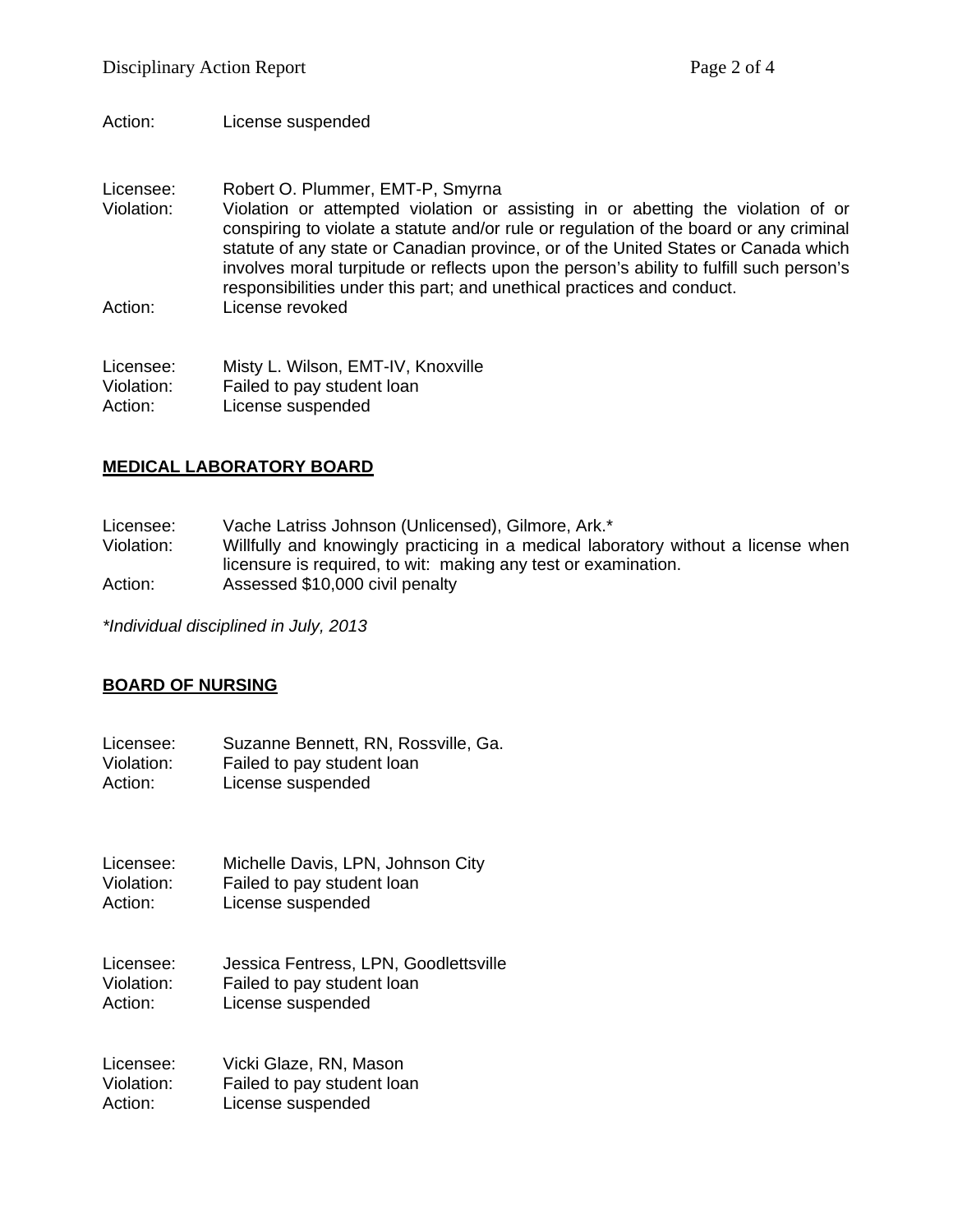| Licensee:  | Stephanie Mahan, LPN, Spring Hill       |
|------------|-----------------------------------------|
| Violation: | Failed to pay student loan              |
| Action:    | License suspended                       |
| Licensee:  | Linda McKinley, LPN, Kingsport          |
| Violation: | Failed to pay student loan              |
| Action:    | License suspended                       |
| Licensee:  | Diana Monroe, LPN, Lenoir City          |
| Violation: | Failed to pay student loan              |
| Action:    | License suspended                       |
| Licensee:  | Kimberly Smallwood, RN, Humboldt        |
| Violation: | Failed to pay student loan              |
| Action:    | License suspended                       |
| Licensee:  | Katrina Smith, LPN, Lawrenceburg        |
| Violation: | Failed to pay student loan              |
| Action:    | License suspended                       |
| Licensee:  | Torry Estep Taylor, APN, Cumberland Gap |
| Violation: | Failed to pay student loan              |
| Action:    | License suspended                       |
| Licensee:  | James Wilber, RN, Gallatin              |
| Violation: | Failed to pay student loan              |
| Action:    | License suspended                       |
| Licensee:  | Taisha Young, LPN/RN, Clarksville       |
| Violation: | Failed to pay student loan              |
| Action:    | License suspended                       |

## **BOARD OF PHARMACY**

Licensee: Robert Joseph Hafner, DPh, Cookeville<br>Violation: Dishonorable, immoral, unethical or unp Dishonorable, immoral, unethical or unprofessional conduct; and failure to comply with a lawful order or a duly promulgated rule of the board.